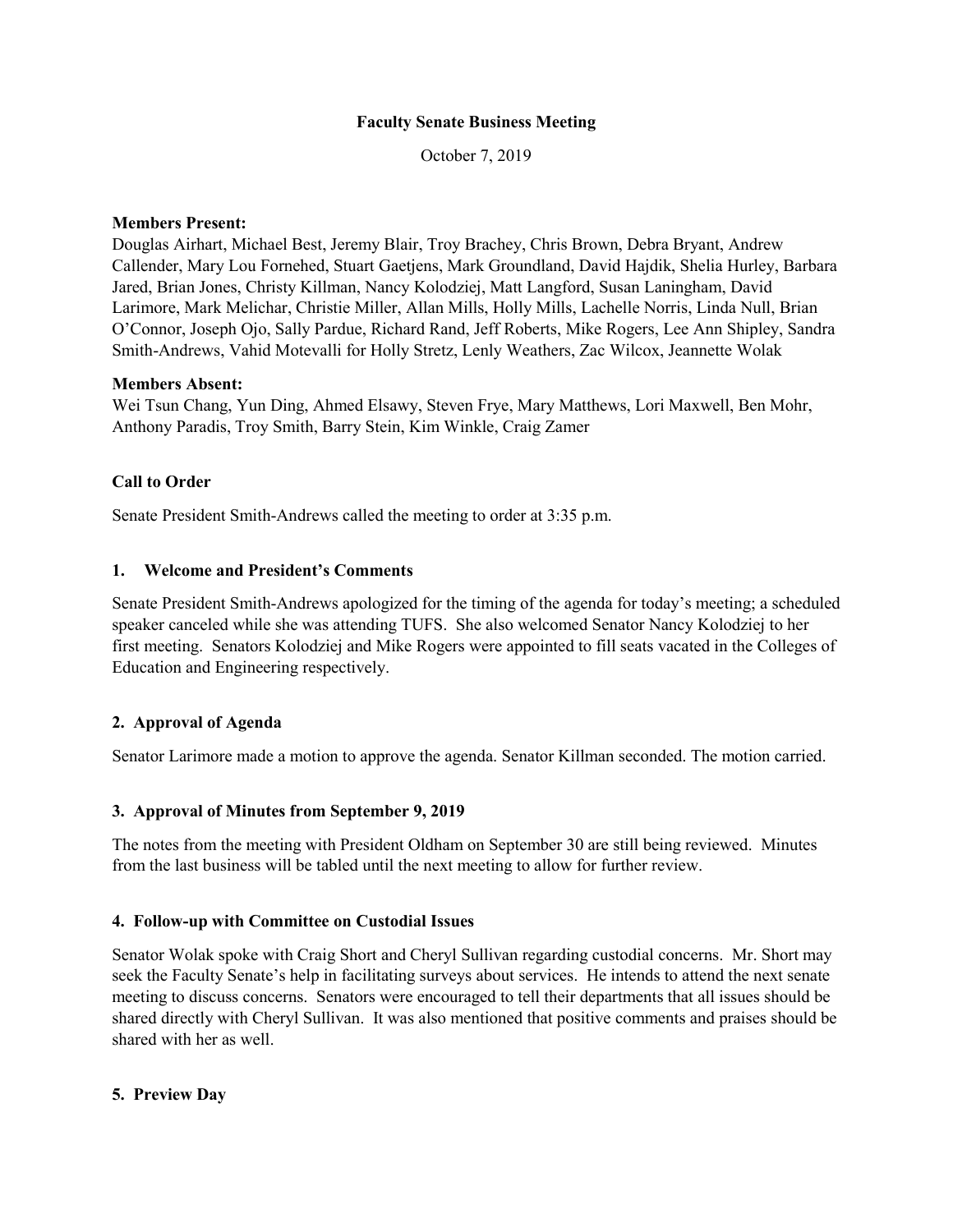Senate President Smith-Andrews shared comments from the President and Provost about Preview Day on October 5. President Oldham praised those who helped, and Provost Bruce took away from the experience positive feedback and a sense that all worked together as one. There were over 1,500 guests, 200 current students, and 400 faculty and staff involved. Senators said it was one of the best and most well-planned events at Tennessee Tech.

## **6. Follow-up on Email Issue**

Yvette Clark will update procedures relating to retirees, emeritus faculty, and other designated individuals' email accounts in the next few months. These procedures will address concerns regarding notification of changes and options for email account retention.

## **7. Absentee Senators (Recommendations)**

Senate President Smith-Andrews sought recommendations to address absenteeism in Faculty Senate and both Academic and Administrative Councils. The concern is that members are not allowing adequate representation for their departments and cannot effectively participate in shared governance if they cannot attend both Senate and Council meetings. It was suggested that both councils take up the issue to address how many absences constitute a vacancy, whether proxy attendees affect attendance, and how attendance may be reported annually, among other issues.

## **8. IDEA Evaluations**

a. With longstanding issues regarding IDEA evaluation participation, validity, and use, senators would appreciate hearing Theresa Ennis address these concerns in a future meeting. It was suggested that Ms. Ennis could make a video to post online that discusses procedures, rules, and other concerns.

b. Senators discussed the difference between the College of Arts and Sciences' evaluation requirements and that of the Tenure and Promotion requirements for submitting course evaluations. There is not a policy on course evaluations, though the Provost suggested there could be one if faculty felt it was needed. The requirement in the College of Arts and Sciences that faculty must submit evaluations for all courses is not a violation of policy. Many senators expressed that it makes more sense as an evaluation tool to have all course evaluations submitted for review.

# **9. Senate Inquiries Received on the Faculty Senate Website**

Senate President Smith-Andrews reported on the answers she found to the most common questions submitted on the Faculty Senate website:

a. There is no formal change regarding start times for MW classes, but it is within the parameters for each department to set schedules for individual instructors (though class start times are to be adhered to). It was suggested senators should encourage Provost Bruce to look at proposed schedules to try to avoid dead spaces in scheduling.

b. The President is looking into whether there are adequate spaces for bikes and vehicles. With 30% more bicycles on campus, it is important to make sure there are adequate bike racks that are convenient but do not block accessible entrances. If senators witness students locking up their bicycles in the wrong spaces, they were encouraged to remind students their bikes may be cut loose.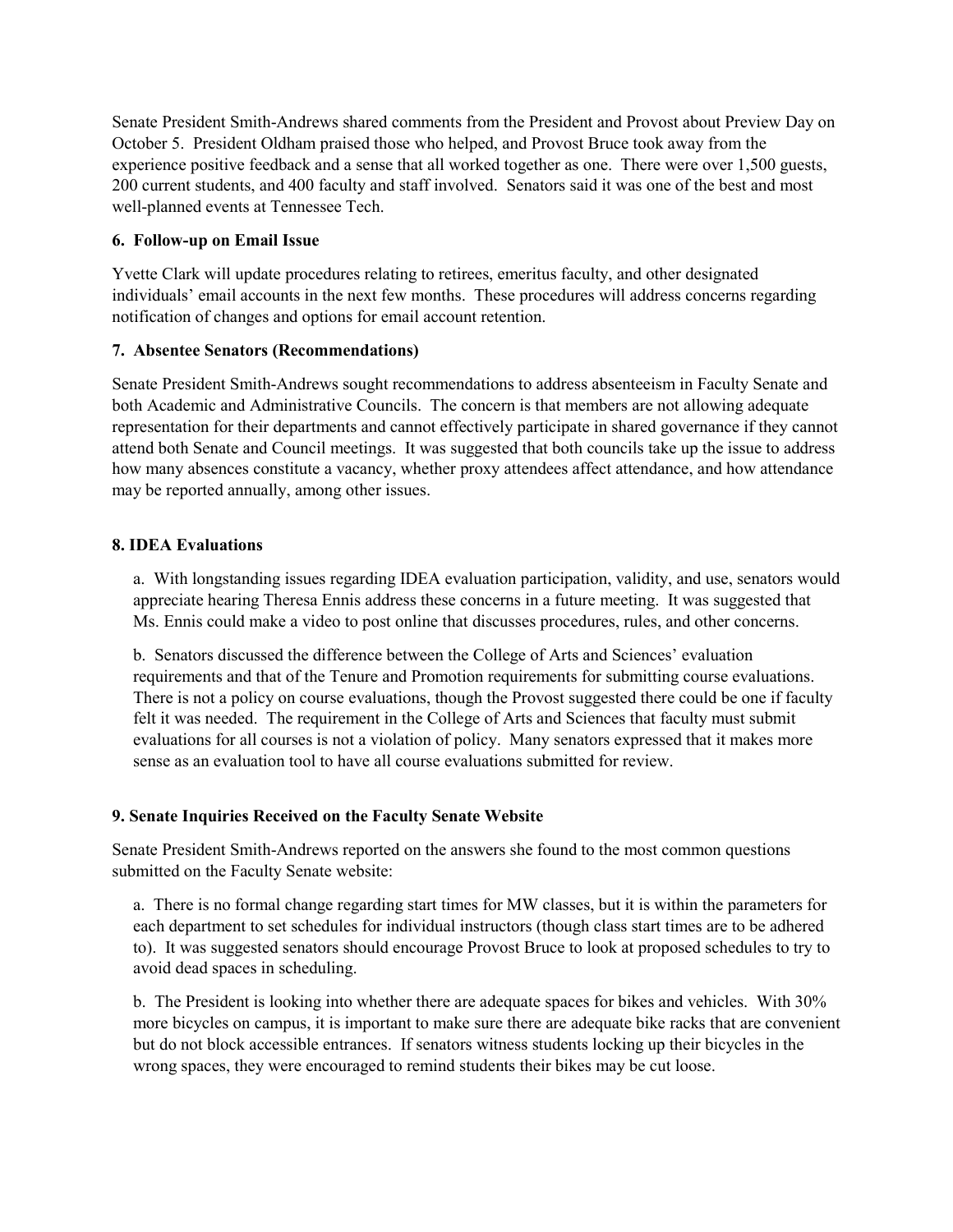c. The Grievance Committee was not dissolved in 2015. The Grievance Committee is for staff grievances. The committee meets only when there is a grievance. Grievances are filed with Human Resources, and HR will assign them to the appropriate committee (Grievance Committee for staff, Faculty Affairs Committee for faculty) for review and recommendation.

d. Some of the links to promotion forms are not working in the Tenure and Promotion Policy in Policy Central. While the issue is being worked on, the Provost's website and the Faculty Handbook website are linking to these documents. The forms are also still available in Policy Central if searched for individually.

e. No one in attendance was feeling any undue pressure to participate in Purple Pride Fridays (wearing purple on Fridays).

f. Adjunct pay dates in the fall are in September, October, November, and December. Some senators are concerned that the first pay date is over a month into the semester and may wish to recommend dividing the payments dates differently so those instructors do not have to wait as long. Senate President Smith-Andrews will look at spring semester payment dates to see if the first payment comes as late as in the fall.

g. In years past, research proposals and projects were often pushed through the Foundation to avoid fees. President Oldham says that will not be the case; the Foundation will not take over any grant management unless there is an open-ended proposal for how the money will be used. Everything not meeting this criterion must be handled through the Office of Research.

### **10. Reports**

a. Budget Advisory Committee (Larimore and Roberts): There was no immediate budget crisis this year, so no cuts were needed, and there were no actions to be taken or surprises reported. Administrative raises were not mentioned, but other models of dealing with merit raises and bonuses may be taken up by the Board of Trustees. The Board may also consider a five-year plan to address cost-of-living adjustments. Senators discussed the benefits and downsides to the idea of merit pay.

b. Academic Council (Null): The Council approved changes to policies regarding accessibility services and undergraduate admissions, in addition to approving the Master of Professional Studies hours reduction from 33 to 30 credit hours. Tracy Black will work on a way to hide empty cells on the tenure data cover sheet, and other possible changes were discussed for the cover sheet including IDEA evaluation numbers and adding a line for the number of proposals written.

c. Administrative Council (Wolak): The Council approved two new student constitutions of note, both of which may aid President Oldham in his goal to increase diversity at the Tennessee Tech. The organizations are Futuro, which promotes entrepreneurship and collegiality for Hispanic students, and Model UN.

d. TUFS (Smith-Andrews): The last TUFS meeting was the first time all ten sitting Faculty Senate presidents from four-year universities and eight presidents-elect were present. Legislative reports were favorable and all concerns from the year prior were absent. The new TUFS website is tnfacultysenates.org. Tennessee Tech will host TUFS April 17-19, and Senate President Smith-Andrews keep the senators aware for interest and opportunities to participate.